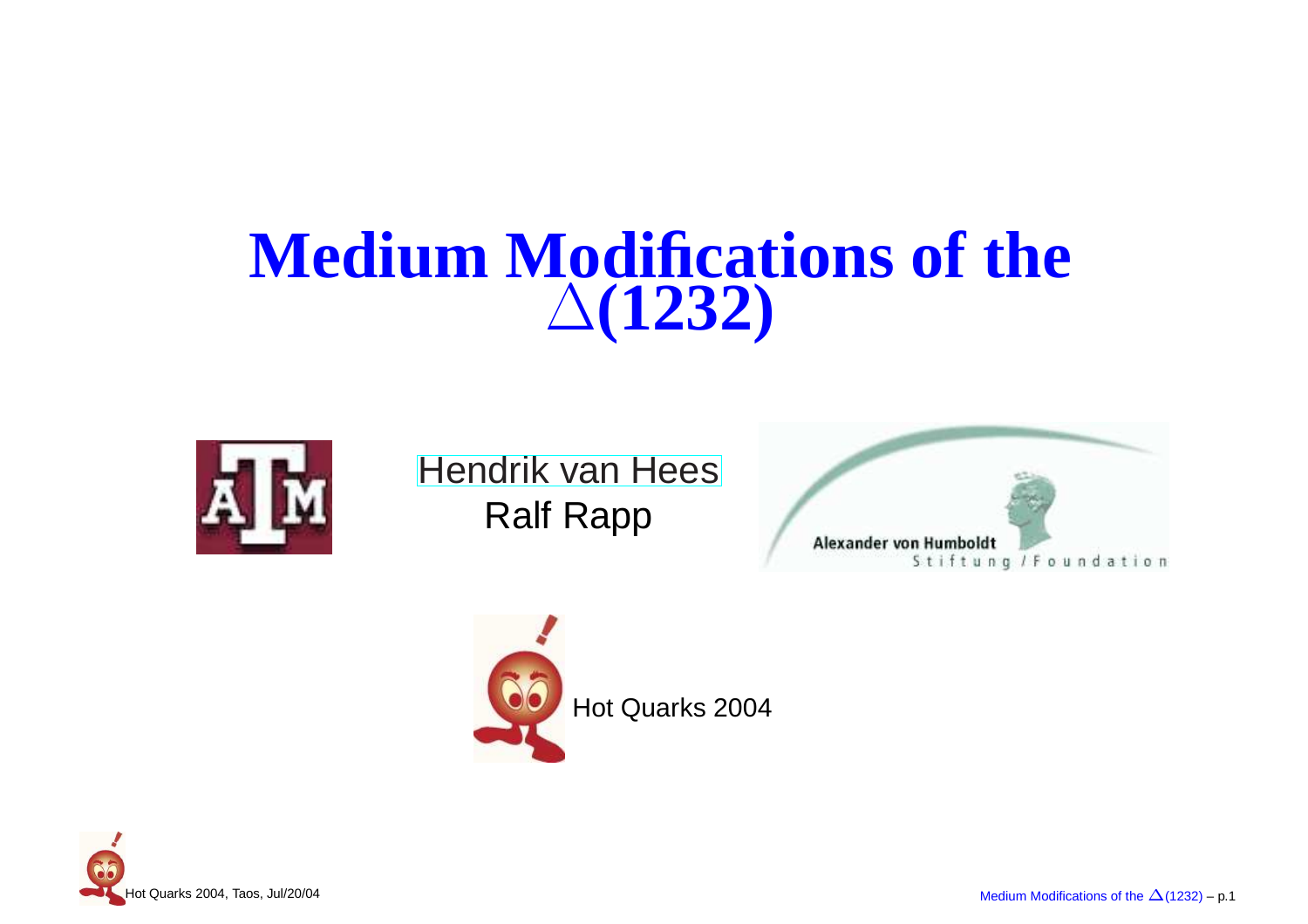### **Content**

- **•** Motivation
- Hadronic effective model in the <mark>vacuum</mark>
- Self-energies in hadronic matter
- In-medium spectral functions for  $\pi,$  nucleons and the  $\bullet$ ∆(1232)
- **Conclusions and Outlook**

[nucl](http://arxiv.org/abs/nucl-th/0407050)-[th/04070](http://arxiv.org/abs/nucl-th/0407050)50

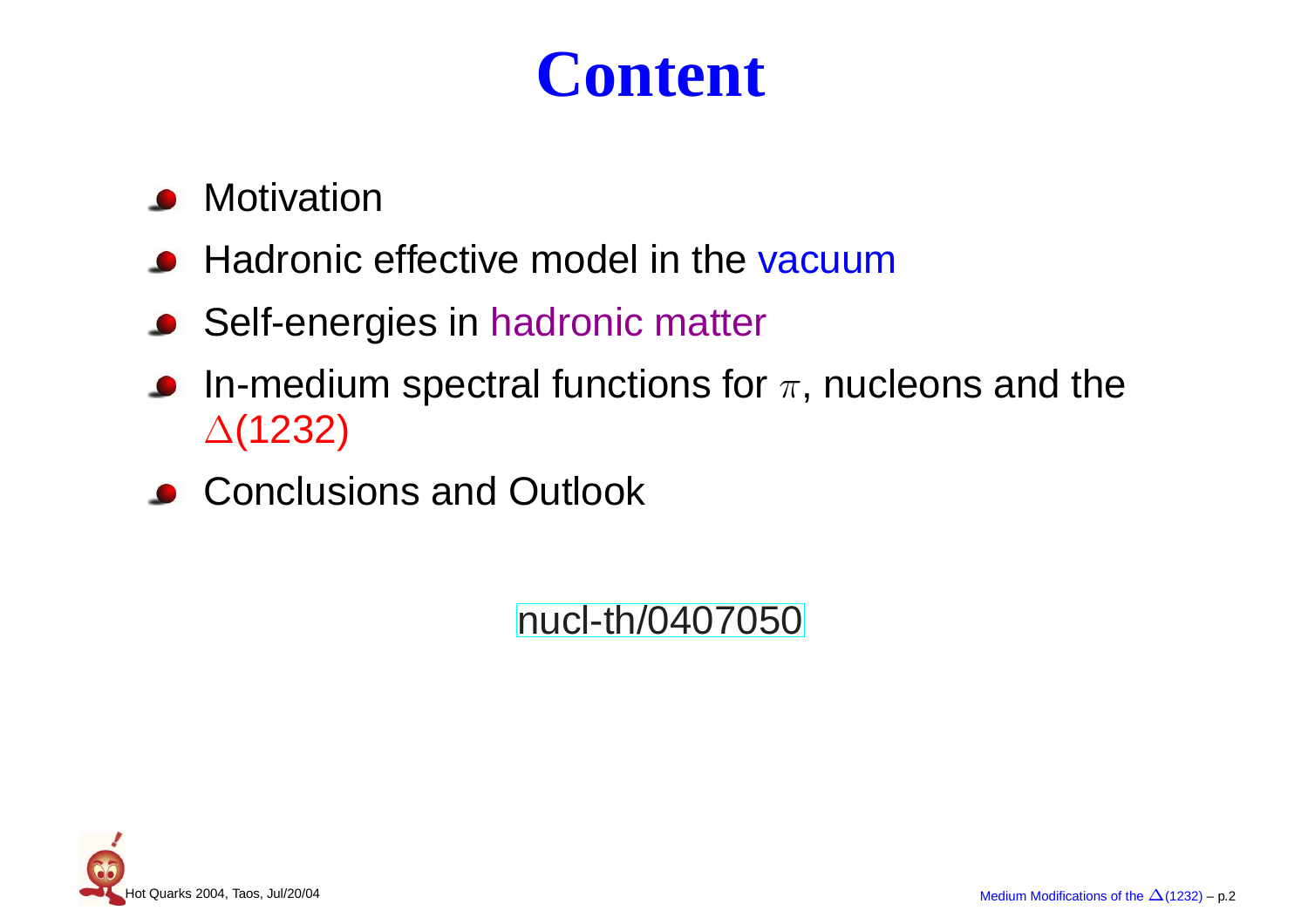### **Motivation**

- Main features of <mark>low-energy</mark> QCD:
	- confinement: relevant degrees of freedom hadrons
	- spontaneously broken chiral Symmetry

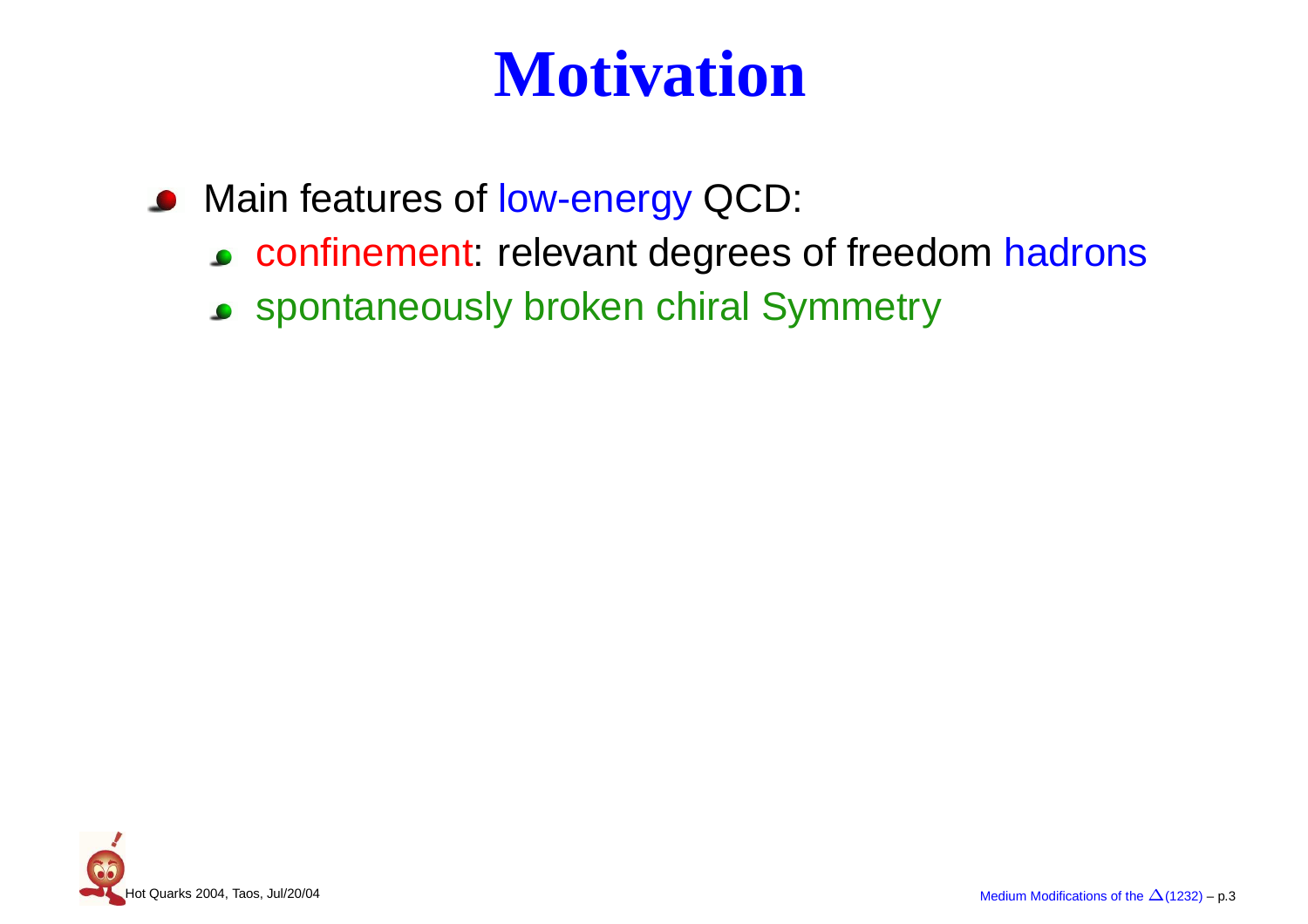### **Motivation**

- Main features of <mark>low-energy</mark> QCD:
	- confinement: relevant degrees of freedom hadrons
	- spontaneously broken chiral Symmetry
- Lattice: At  $T_c \sim$ 150-200 MeV phase transition/crossover
	- deconfined partonic matter ("Quark-Gluon Plasma")
	- **•** restored chiral symmetry

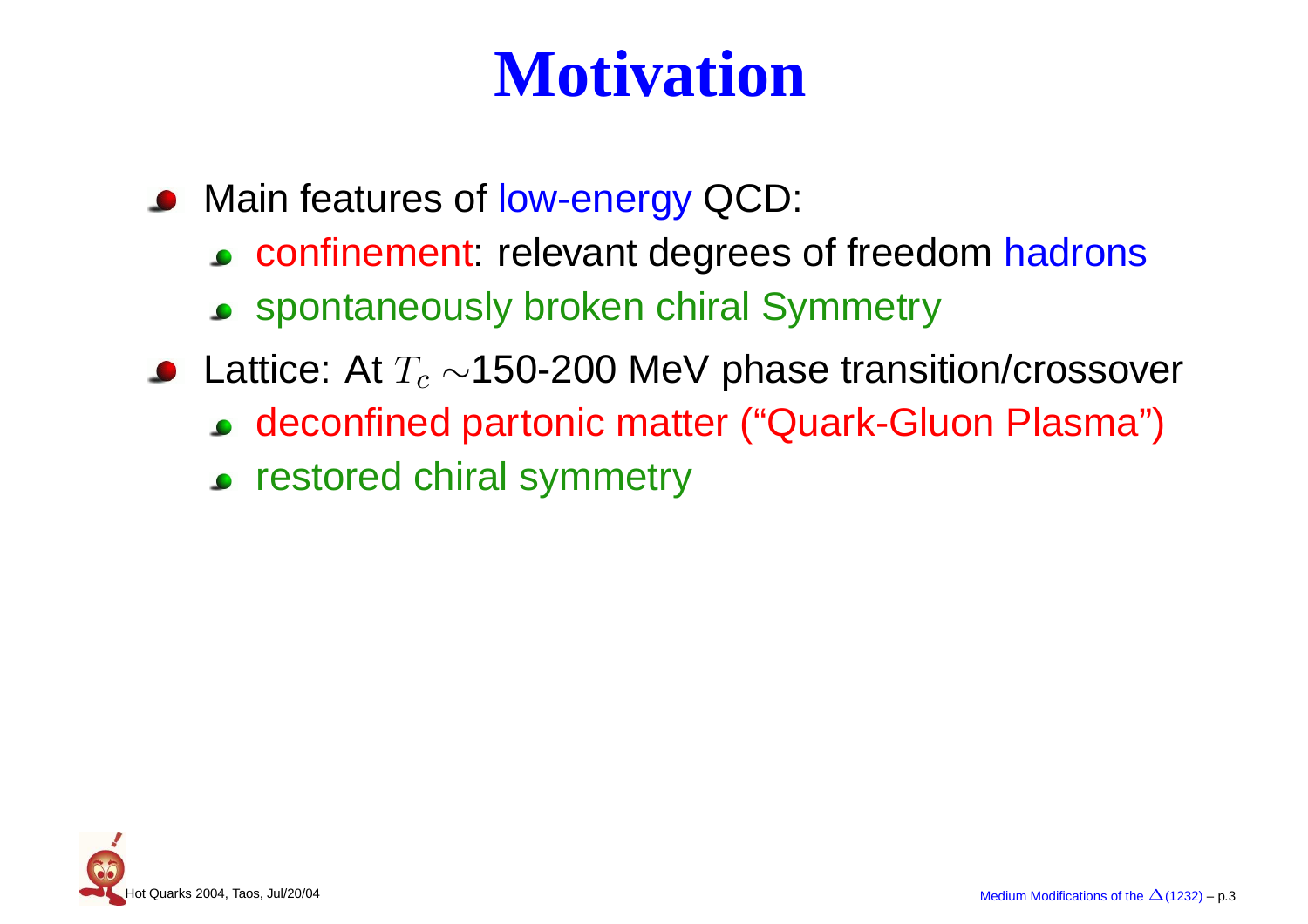### **Motivation**

#### Medium modifications of hadrons

- Heavy-Ion Collisions: dilepton spectra direct probe to hot/dense phase
- enhancement of dilepton yield  $\lesssim \rho$  peak (SpS)
- baryons important for in-medium modification of  $\bullet$ vector mesons
- **PED MORE detailed treatment of in-medium baryon** spectrum desirable
- $\Delta$  accessible through  $\pi N$  invariant-mass spectra<br>proliminary magnutaments from STAD preliminary measurements from STAR

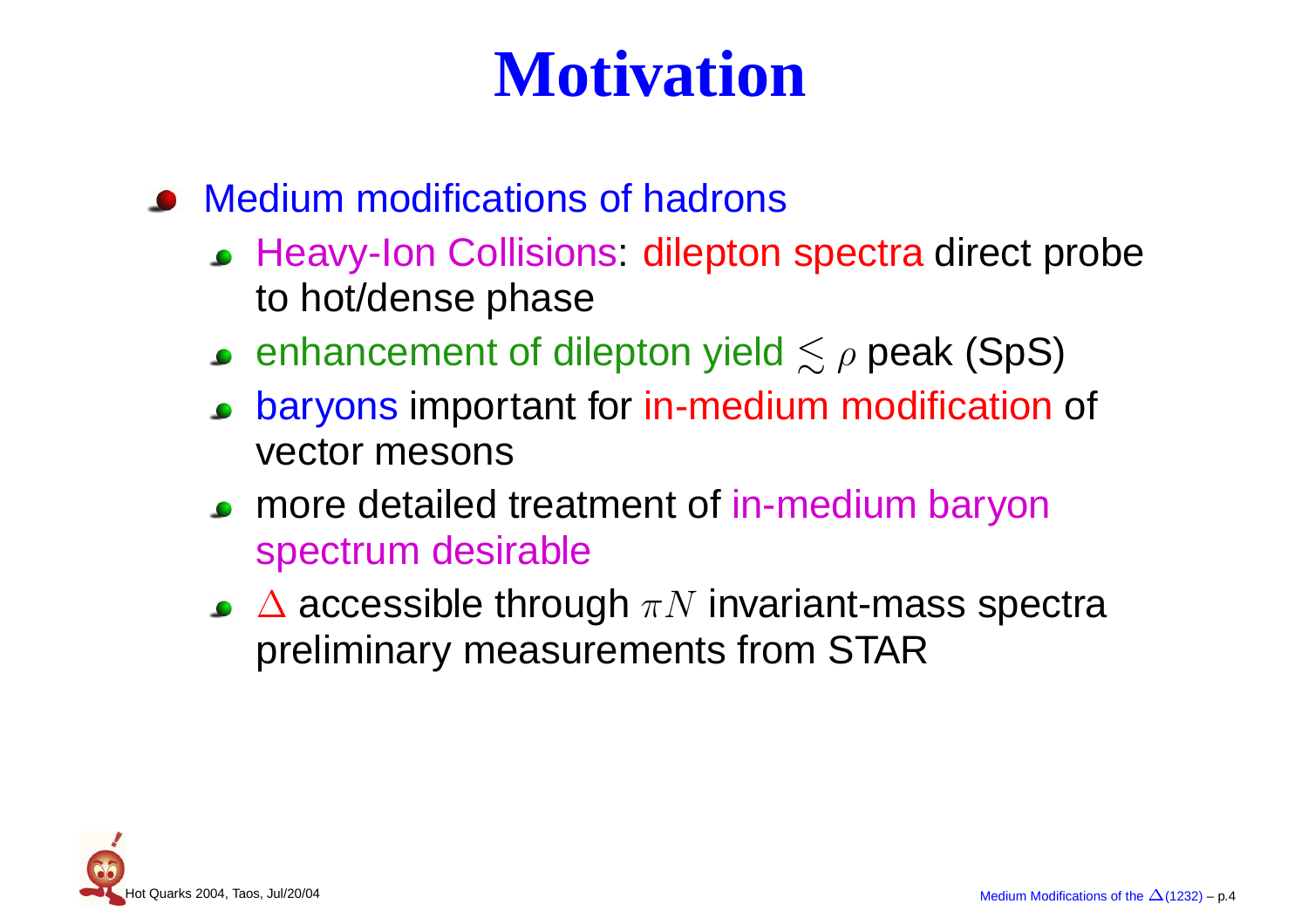#### **Hadronic model in the vacuum**

- $\bullet$  hadronic fields: nucleons, pions,  $\Delta(1232)$
- **•** pions fully relativistic
- baryons: anti-particle poles neglected
- $\pi N\Delta$  vertex: p wave
- form factor  $F_{\mathsf{mono}}(|\vec{k}|) = \Lambda^2/(\Lambda^2 + \vec{k}^2)$

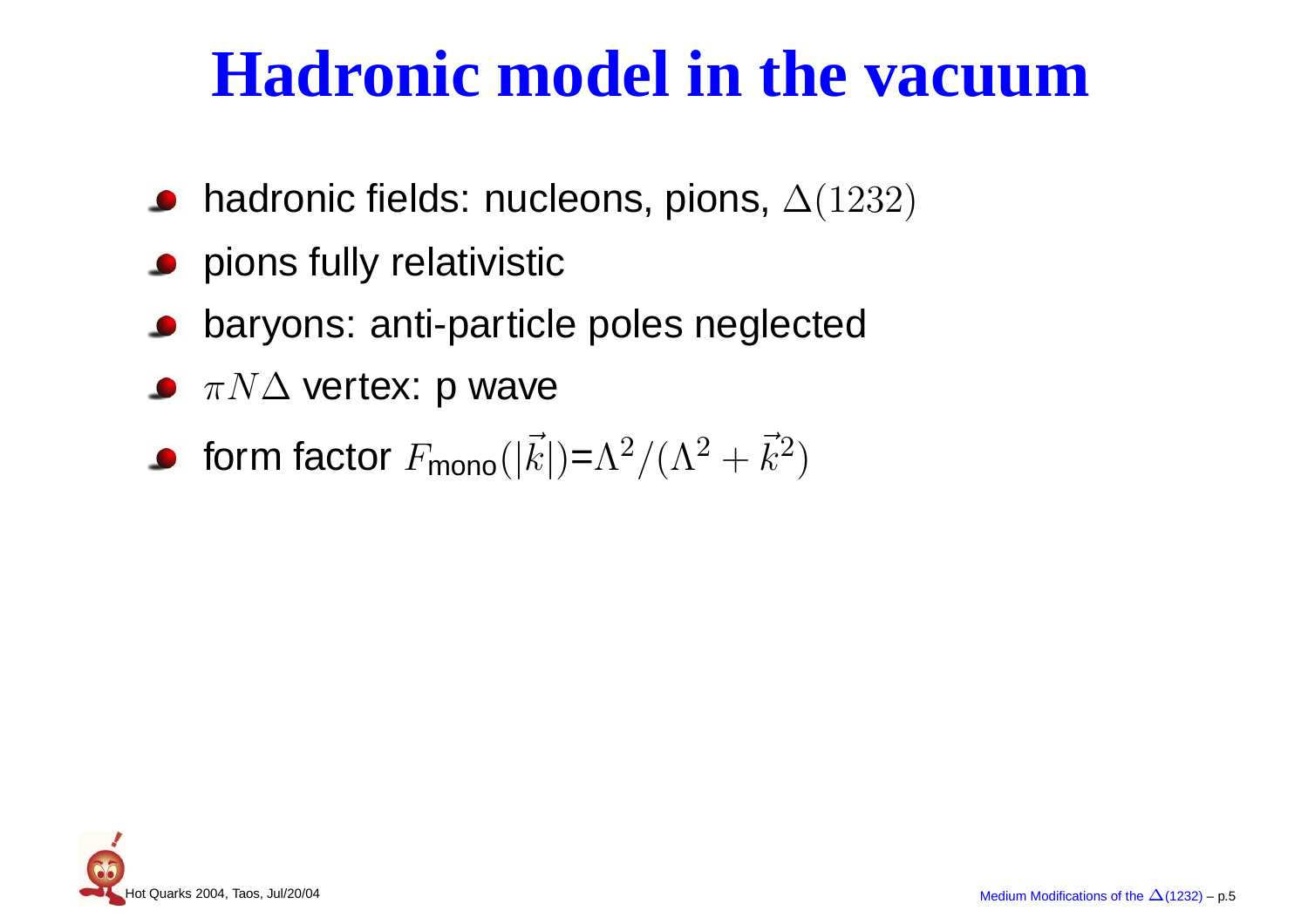#### **Hadronic model in the vacuum**



Hot Quarks 2004, Taos, Jul/20/04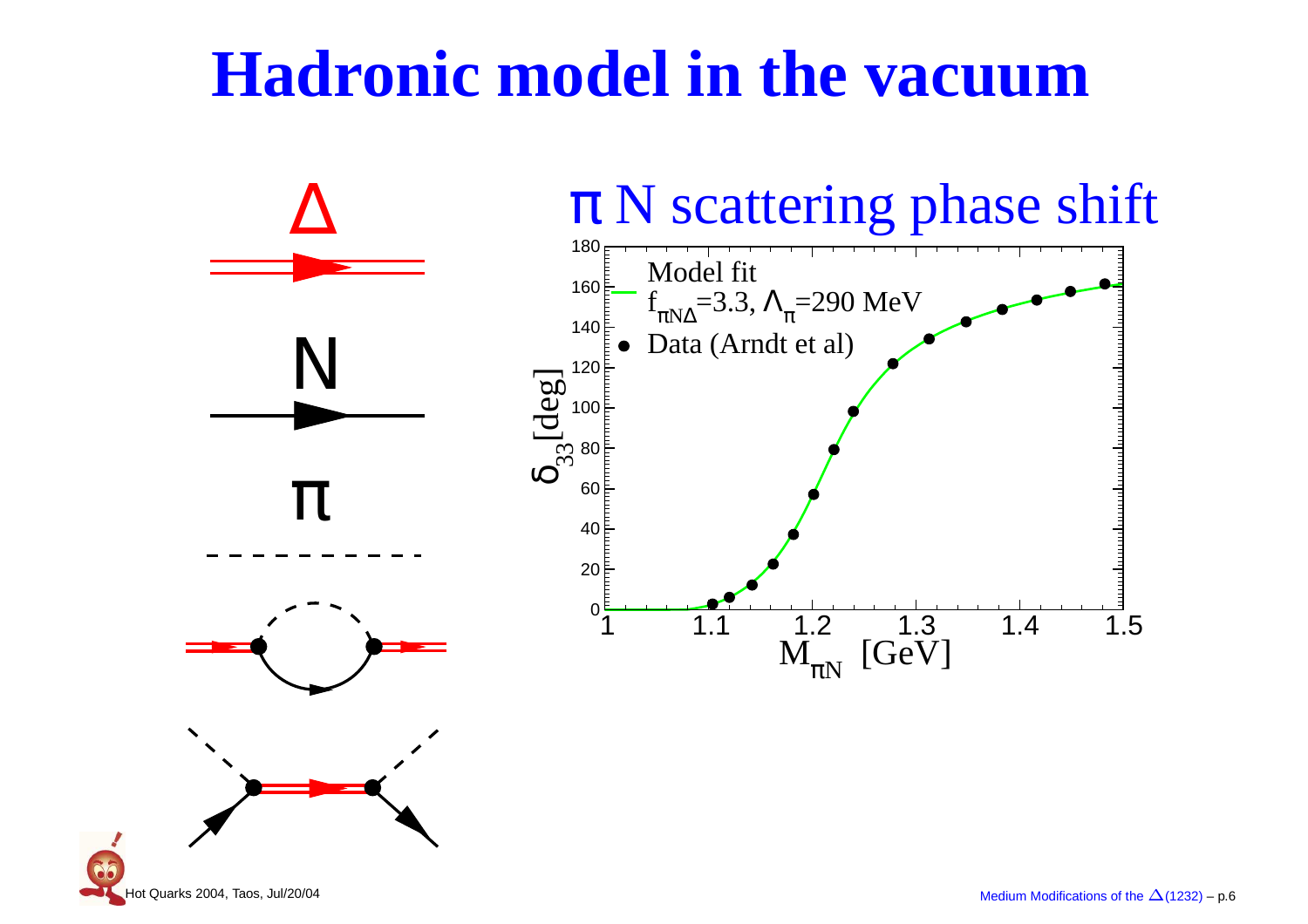#### **Medium Modifications of pions**

pions: nucleon and  $\Delta$ -hole excitations



**Short-range correlations: Migdal resummation** 



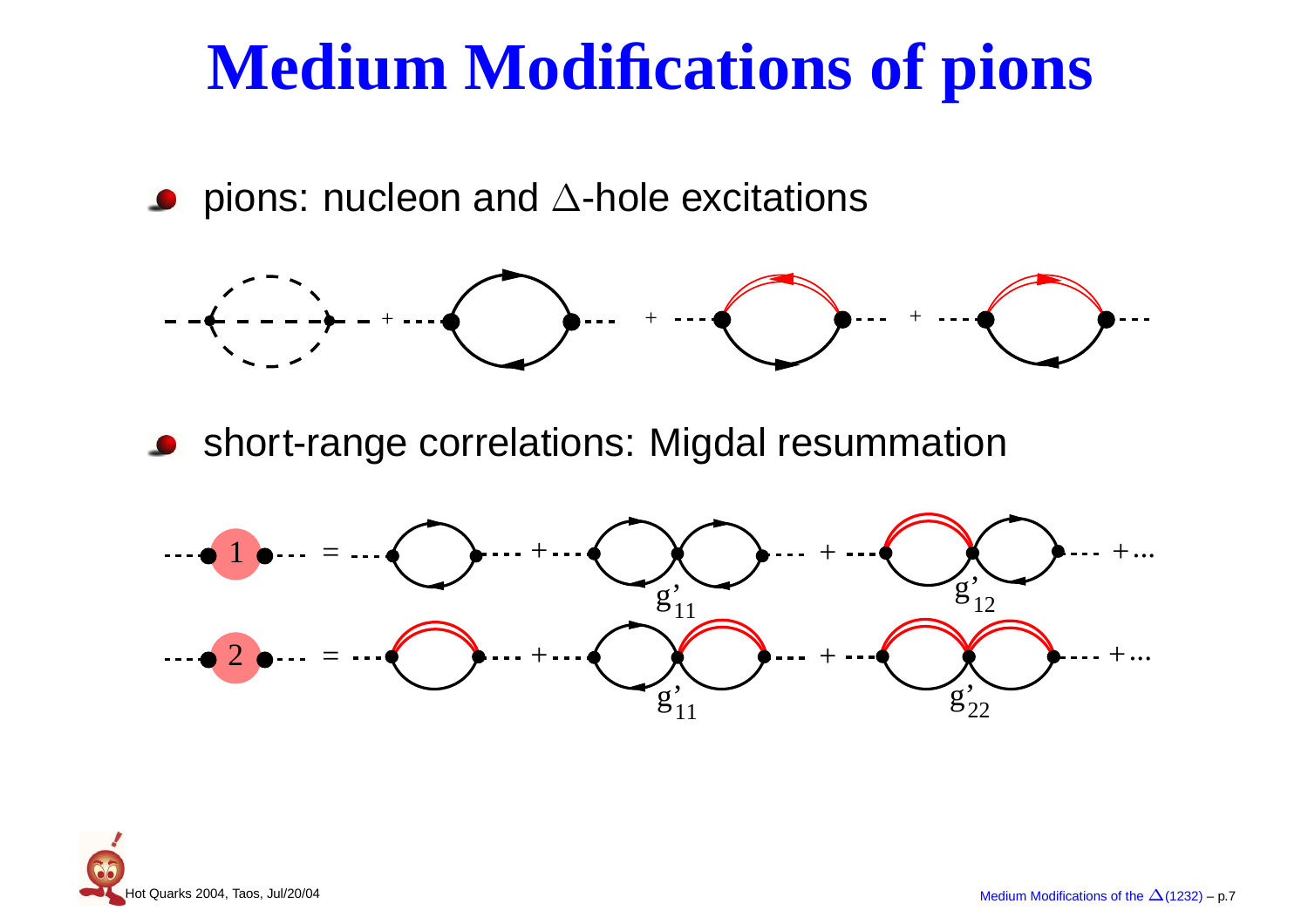#### **Medium Modifications of Pions**



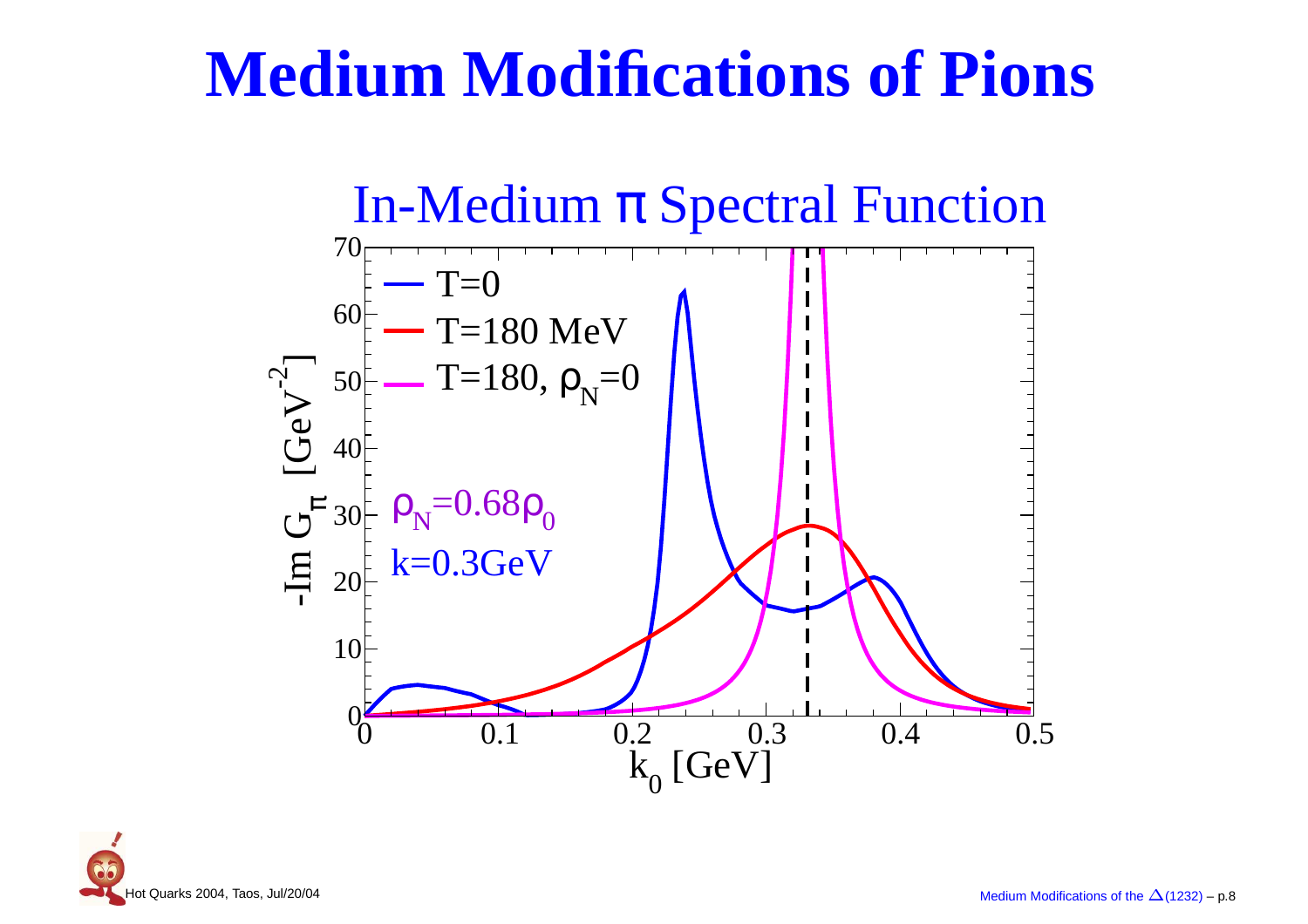### **Medium Modifications of Nucleons**

- nucleons:  $\pi N$  and  $\pi B$ ,  $B=Δ(1232)$ ,  $N^*(1440)$ ,  $N^*(1535)$ ,<br> $\Lambda^*(1600)$  ,  $\Lambda^*(1690)$  $\Delta^*(1600)$ ,  $\Delta^*(1620)$
- coupling constants fitted to partial decay widths $B \to \pi N$



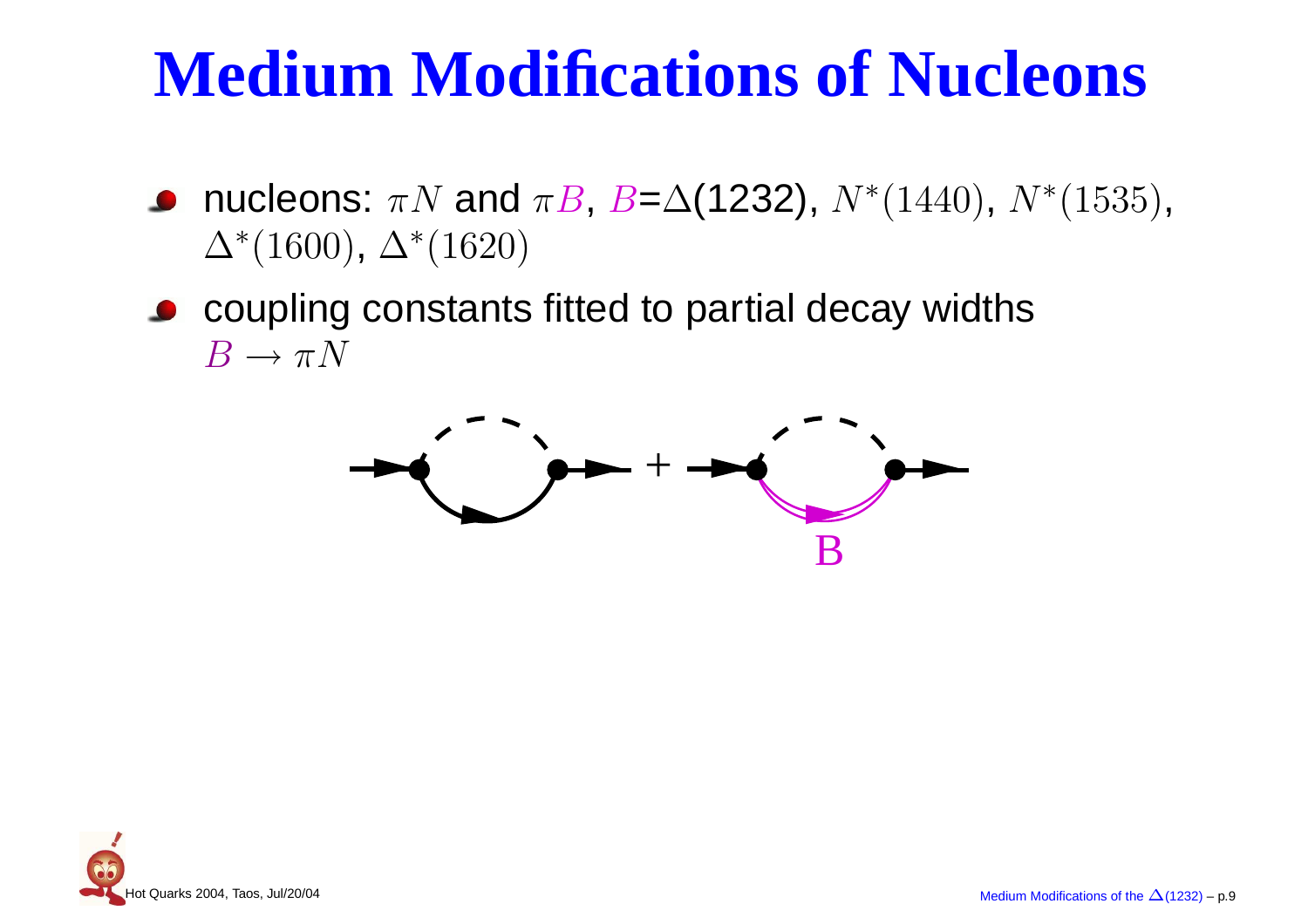### **Medium Modifications of Nucleons**



 $T$ =100 MeV,  $\varrho_N$ =0.12 $\varrho_0$ ,  $\mu_\pi$ =96 MeV<br> $T$ –180 MeV,  $\varrho_N$ =0.68 $\varrho_2$ ,  $\mu_\pi$ =0  $T$ =180 MeV,  $\varrho_{N}$ =0.68 $\varrho_{0},$   $\mu_{\pi}$ =0

Hot Quarks 2004, Taos, Jul/20/04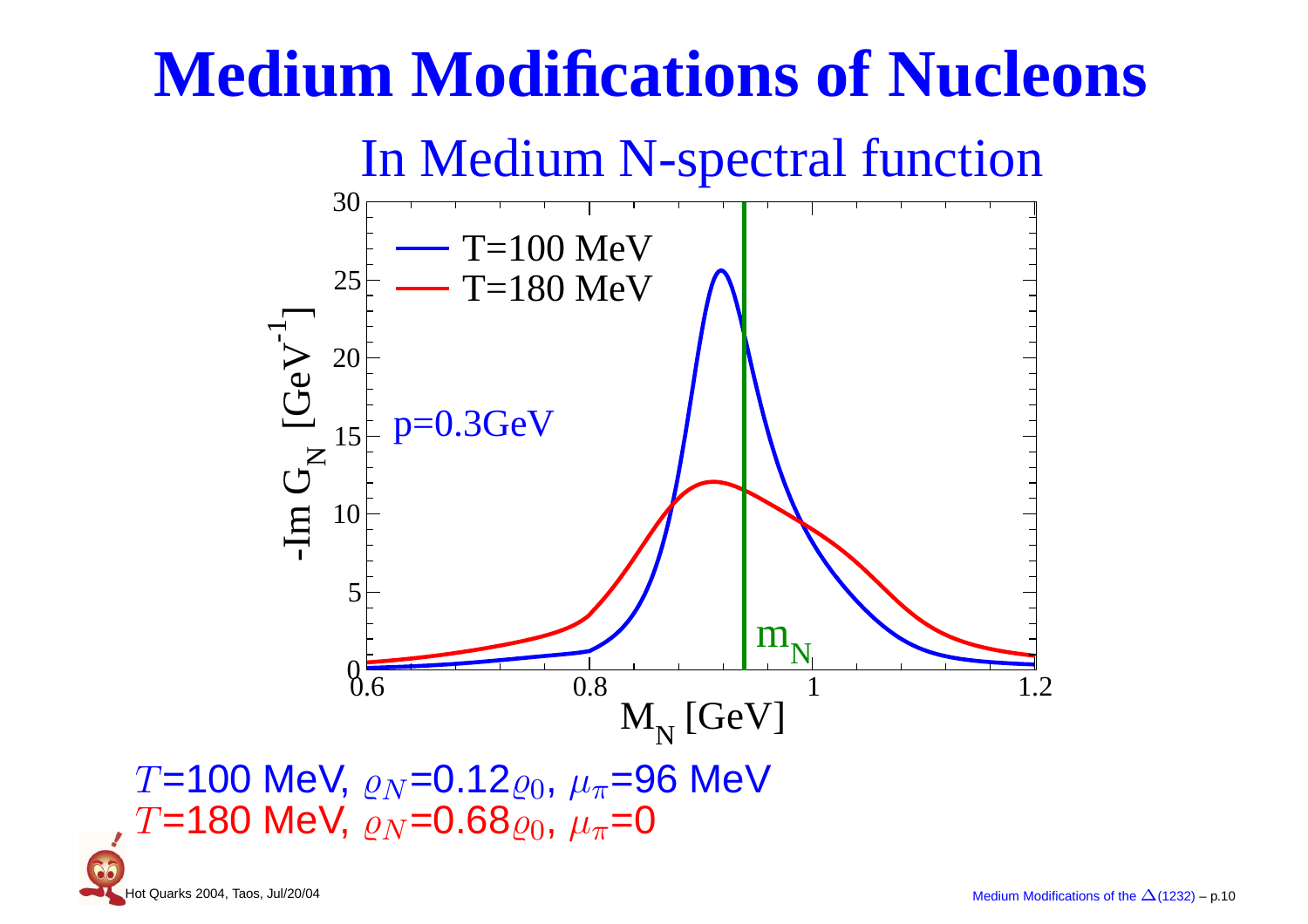# **Medium Modifications of the** <sup>∆</sup>

- same diagram as in vacuum with dressed pion- and<br>pucloon propagators nucleon propagators
- vertex corrections: same resummed Migdal loops as forthe pion
- 4-fermion vertices: same Migdal parameters as for thepion



 $B' {=} \Delta(1232),\, N{*} (1440),\, N{*} (1520),\, \Delta{*} (1600),\, \Delta{*} (1620),$  $N^*($ **1700)**,  $\Delta^*($ **1700)**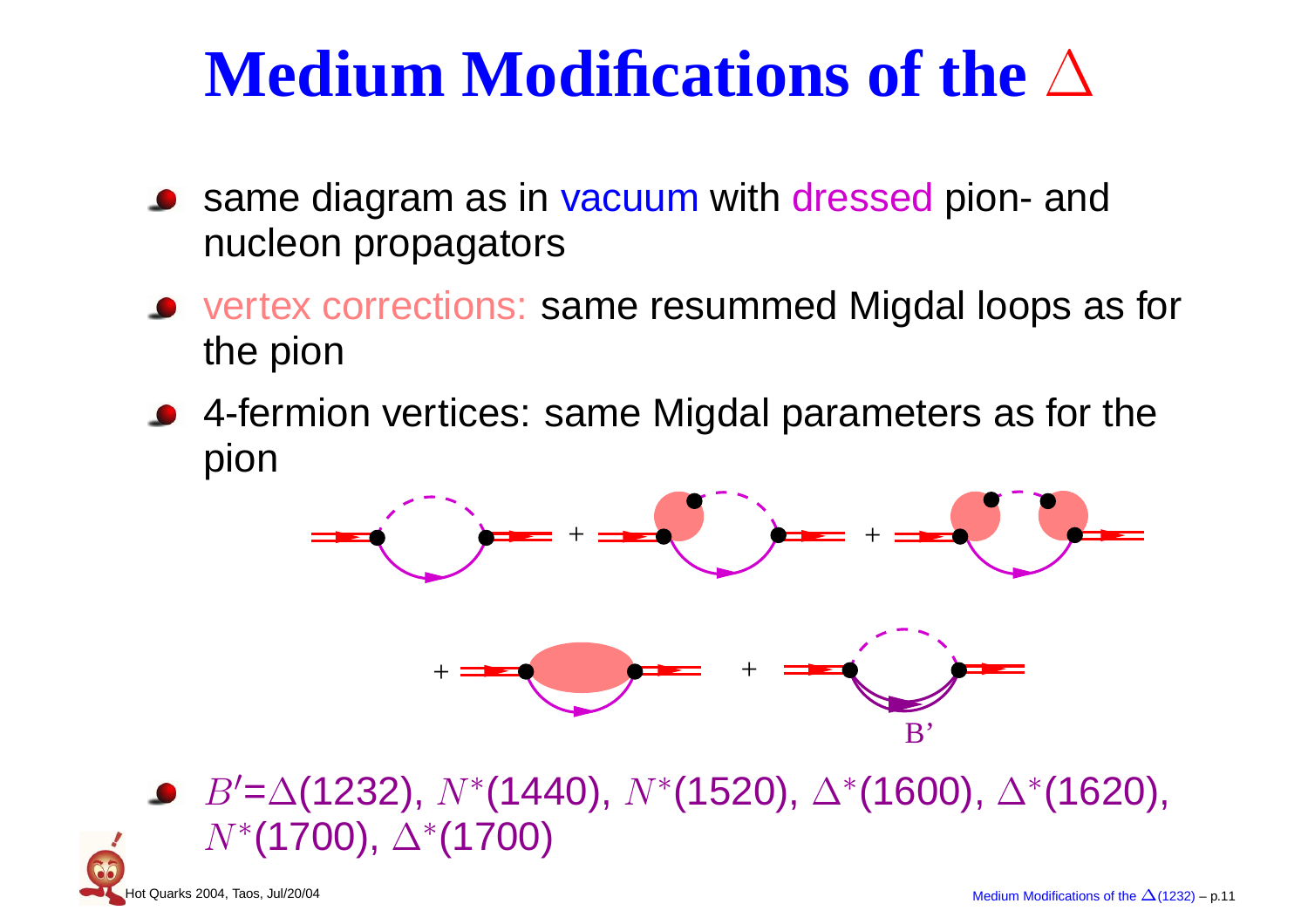## **Medium Modifications of the** <sup>∆</sup>



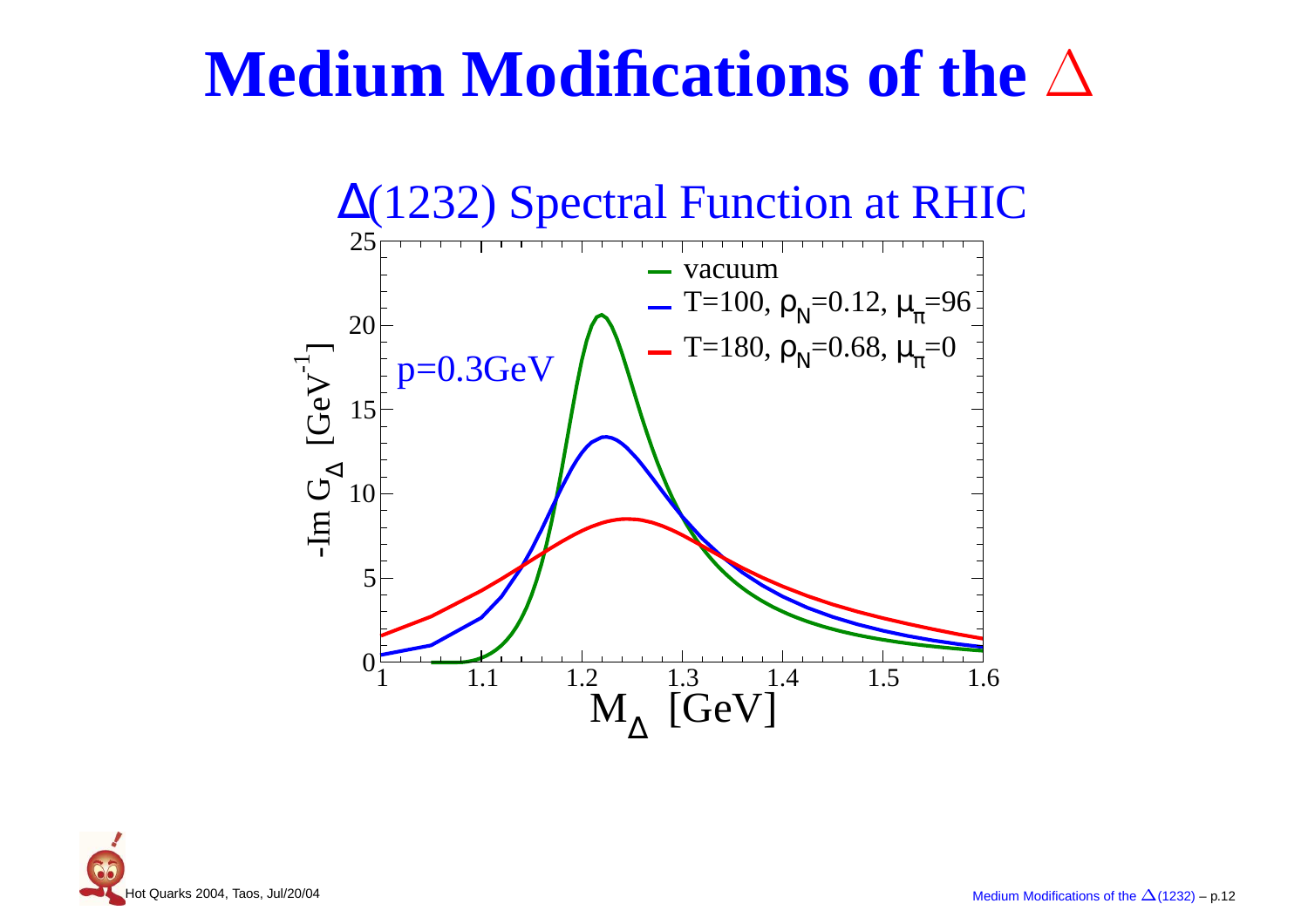## **Medium Modifications of the** <sup>∆</sup>



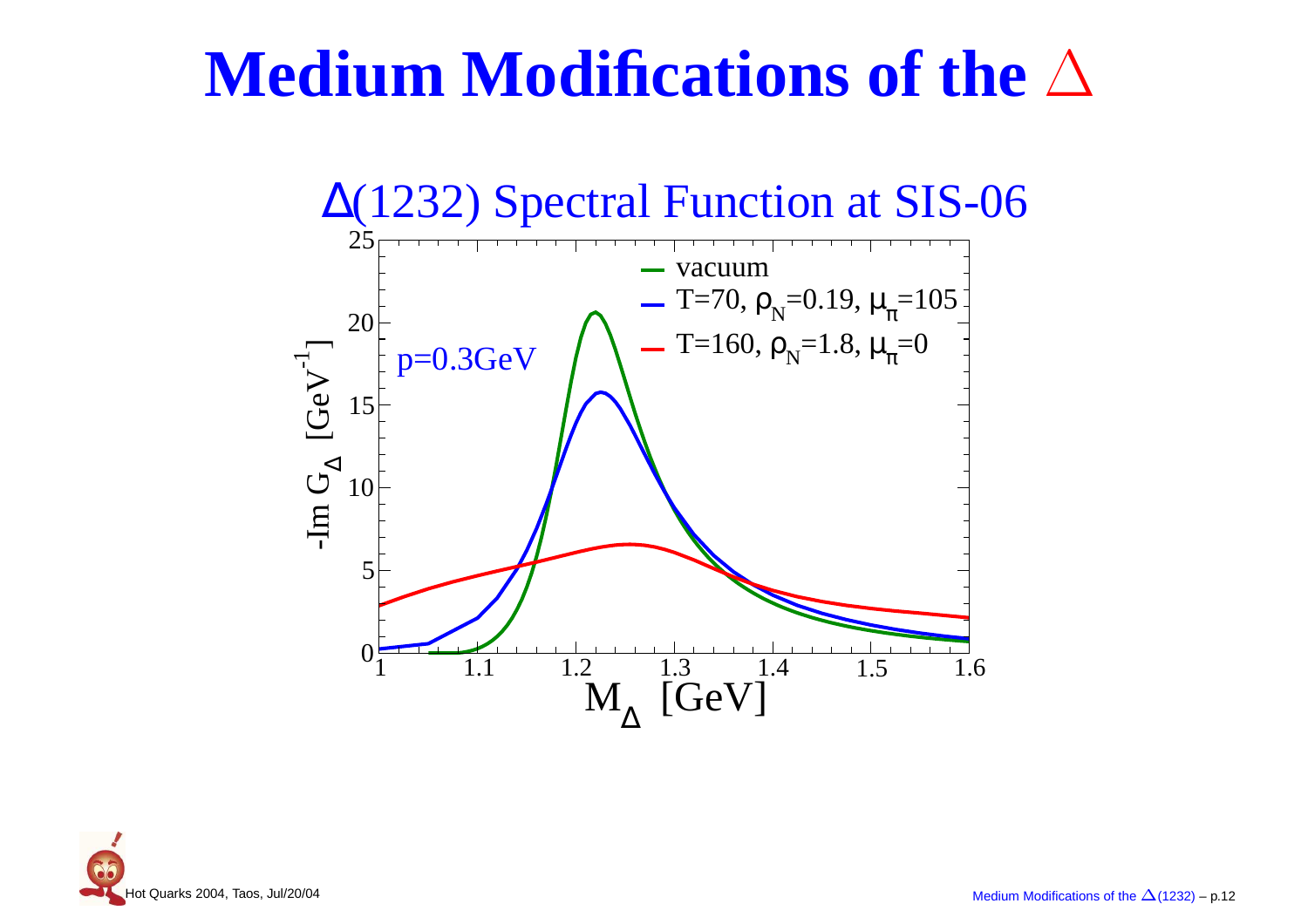#### **Conclusions and Outlook**

- study of the  $\Delta N\pi$  system in hot/dense matter
- **•** results qualitatively in line with preliminary STAR data for  $\pi N$  invariant-mass spectra